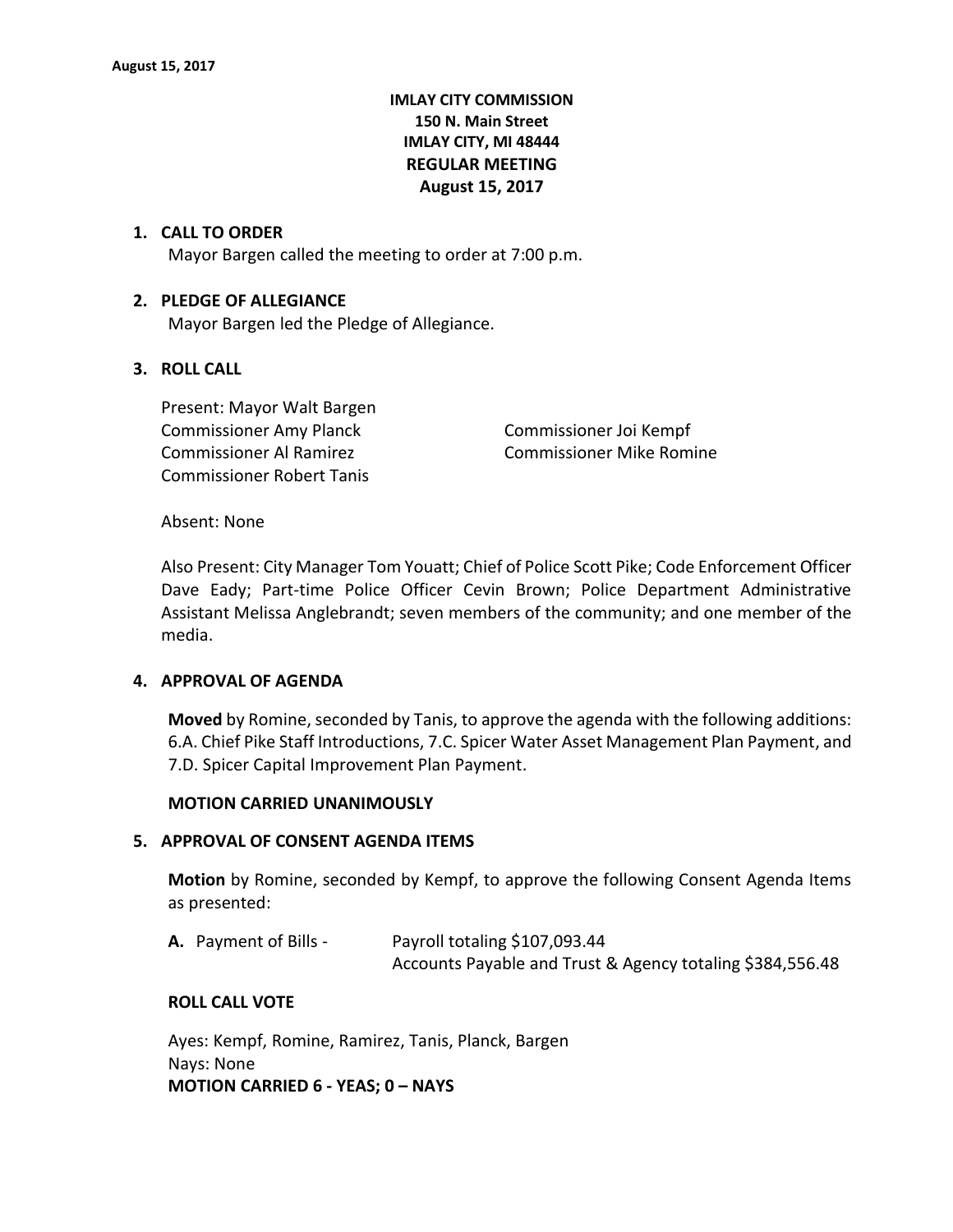# **6. CITIZENS FROM THE FLOOR**

# **A. Chief Pike Staff Introductions**

Chief of Police Scott Pike updated the Commission on the successful year the Police Department is having as both the Blueberry Festival and Eastern Michigan State Fair events went smoothly. Chief Pike stated the officers did a great job covering the events. Chief Pike noted that the Police Department is currently down two officers with Officer Brooks on indefinite medical leave with a serious condition and Officer Martin on Workers' Compensation with a minor injury requiring physical therapy prior to his return in a few weeks. Chief Pike then introduced new Police Department employees: Part-time Officer Cevin Brown; Code Enforcement Officer Dave Eady; and Police Department Administrative Assistants Melissa Anglebrandt and Diana Boyne.

Commissioner Ramirez welcomed the new employees and noted the wealth of experience they bring to Imlay City. City Manager Tom Youatt noted he was thankful to have the new hires onboard and he and Chief Pike could not have chosen better employees. Mayor Bargen noted that the City is very proud of the Police Department.

# **B. Other Citizens from the Floor**

Alan Rosenbalm, Imlay City, relayed that he was sorry to learn of the injury and illness causing Officer Martin and Brooks to be on leave and wished them both a speedy recovery. Mr. Rosenbalm stated that he was glad to see that Dave Eady had been hired as the City's Code Enforcement Officer and noted he will be a major asset to the City. Mr. Rosenbalm then addressed the Commission regarding Blueberry Festival parking having an adverse effect on the downtown businesses, and he noted that if there are issues then the businesses need to bring those concerns to the Chamber of Commerce and then to the City Commission once a consensus is achieved.

# **7. OLD BUSINESS**

# **A. ROWE Services – Payment No. 4 – Improvements to Water System Control**

City Manager Tom Youatt presented a Contractor's Application for Payment No. 4 prepared by ROWE Professional Services Company for services performed by Boddy Construction Co. Inc. on the Meter Pit Project in the amount of \$64,400.13. Youatt noted this is the last major payment on this project, with only the 5% retainage of \$10,903.32 remaining to complete the punchlist items. Youatt reiterated to the Commission that this now allows the City to better monitor and time the water coming into the City, leading to more efficiency in water use and purchase. Mayor Bargen noted this will allow for a delay of any water increases with Detroit purchased water.

**Motion** by Romine, seconded by Tanis, to approve the payment for construction services from Boddy Construction Co. Inc. for the Meter Pit Project in the amount of \$64,400.13, as presented.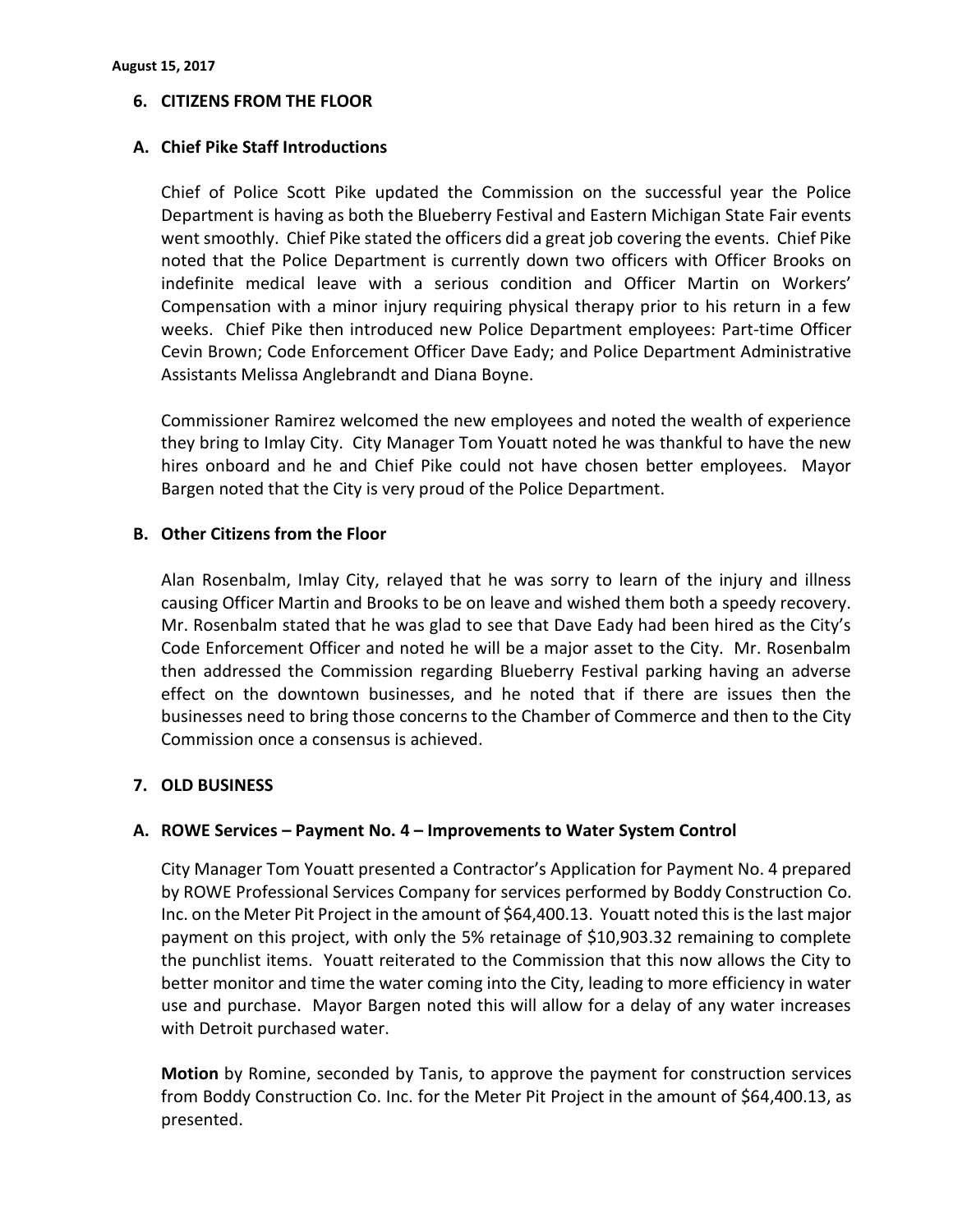# **ROLL CALL VOTE**

Ayes: Romine, Ramirez, Tanis, Planck, Kempf, Bargen Nays: None **MOTION CARRIED 6 - YEAS; 0 – NAYS**

# **B. Green Property Discussion**

**Moved** by Romine, seconded by Kempf, to remove the Green Property discussion from the table.

## **MOTION CARRIED UNANIMOUSLY**

City Manager Tom Youatt reported that he had reached out to Richard Nash, DEQ and Spicer Group for more information regarding the Green Property discussion since the last meeting. Youatt reported that the DEQ has no list of any municipality who has undertaken the program in this manner and estimates the application process to take 90 days, surpassing the September 30<sup>th</sup> fiscal year in which the funds are available. Youatt noted his concerns regarding the proposal that the City would up front General Fund dollars to this project, as those funds are needed and currently being utilized for projects underway and other projects soon to be identified through the Capital Improvement Plan process. Youatt then recommended utilizing a Brownfield consultant should the Commission move forward with the proposal and further recommended revisiting the proposal in the fall.

Richard Nash stated that he represents the property owners and has been responsible for securing \$300,000.00 in clean-up funds thus far. Mr. Nash stated that his DEQ contact indicated there is still time to apply for funds in the current fiscal year. Mr. Nash indicated he is willing to bond for reimbursement to the City for any assessment costs and noted he is invested in the community beyond financial ventures. Mr. Nash implored the Commission for approval to seek and capture DEQ grant funds for a baseline environmental assessment of the Green Property.

Mayor Bargen inquired of Mr. Nash as to the planned development of the site. Mr. Nash indicated his plans for a strip mall with 4 to 5 non-offensive businesses. Mayor Bargen noted that while the property has been an eyesore for the community for years, the prudent investment of City assets is not something that the Commission readily votes away. Mayor Bargen stated these expenses are typically paid by the developer and the Commission will move more cautiously with this DEQ program that was just developed in April.

City Manager Tom Youatt recommended that more information be researched prior to a Commission decision on the matter. Youatt noted that he needed to clear up a couple of inconsistent issues such as the length of the application process and closure of the property. Mr. Nash reiterated that the property has closure with the State of Michigan, with conditions.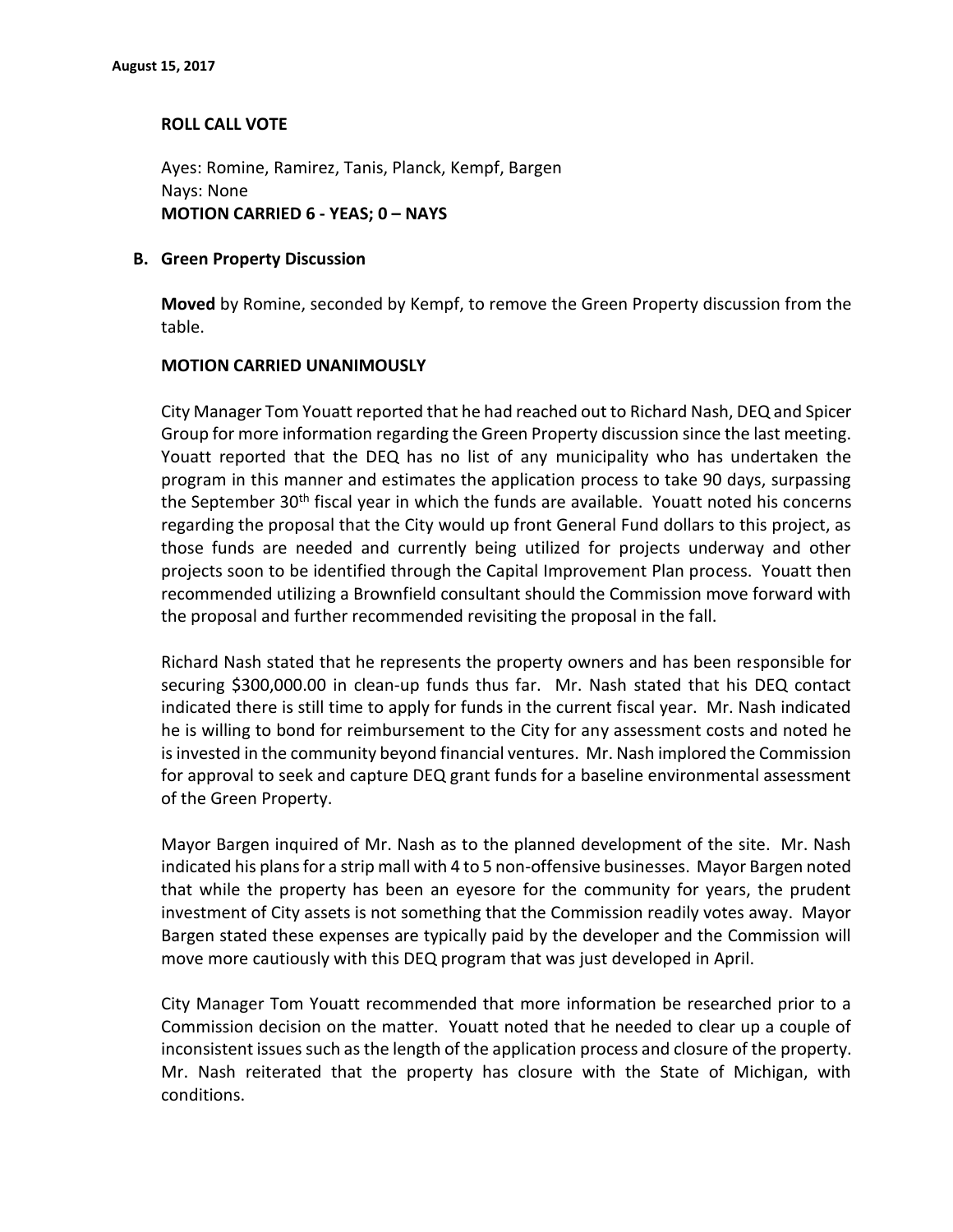## **C. Spicer Water Asset Management Plan Payment**

City Manager Tom Youatt presented a payment request from Spicer Group for work performed on the Water Asset Management Plan in the amount of \$7,997.00. Youatt noted the project is moving along well and the DEQ requires that it must be completed by the end of the calendar year.

**Motion** by Romine, seconded by Tanis, to approve the Water Asset Management Plan Payment invoice for Spicer Group in the amount of \$7,997.00, as presented.

## **ROLL CALL VOTE**

Ayes: Kempf, Romine, Ramirez, Tanis, Planck, Bargen Nays: None **MOTION CARRIED 6 - YEAS; 0 – NAYS**

## **D. Spicer Capital Improvement Plan Payment**

City Manager Tom Youatt presented the first payment request from Spicer Group for work performed on the Capital Improvement Plan (CIP) in the amount of \$2,880.00. Youatt noted the initial project meeting was held August 9, 2017 and the CIP is well underway.

**Motion** by Romine, seconded by Tanis, to approve the Capital Improvement Plan Payment invoice for Spicer Group in the amount of \$2,880.00, as presented.

## **ROLL CALL VOTE**

Ayes: Romine, Ramirez, Tanis, Planck, Kempf, Bargen Nays: None **MOTION CARRIED 6 - YEAS; 0 – NAYS**

## **8. NEW BUSINESS**

## **A. Proclamation for Marty Rankin**

Mayor Bargen presented a proclamation recognizing Commissioner Marty Rankin for his service to Imlay City as a City Commissioner for over twenty years, serving also as Mayor and Mayor Pro-Tem.

**Motion** by Ramirez, seconded by Romine, to approve the proclamation for Marty Rankin.

## **ROLL CALL VOTE**

Ayes: Ramirez, Tanis, Planck, Kempf, Romine, Bargen Nays: None **MOTION CARRIED 6 - YEAS; 0 – NAYS**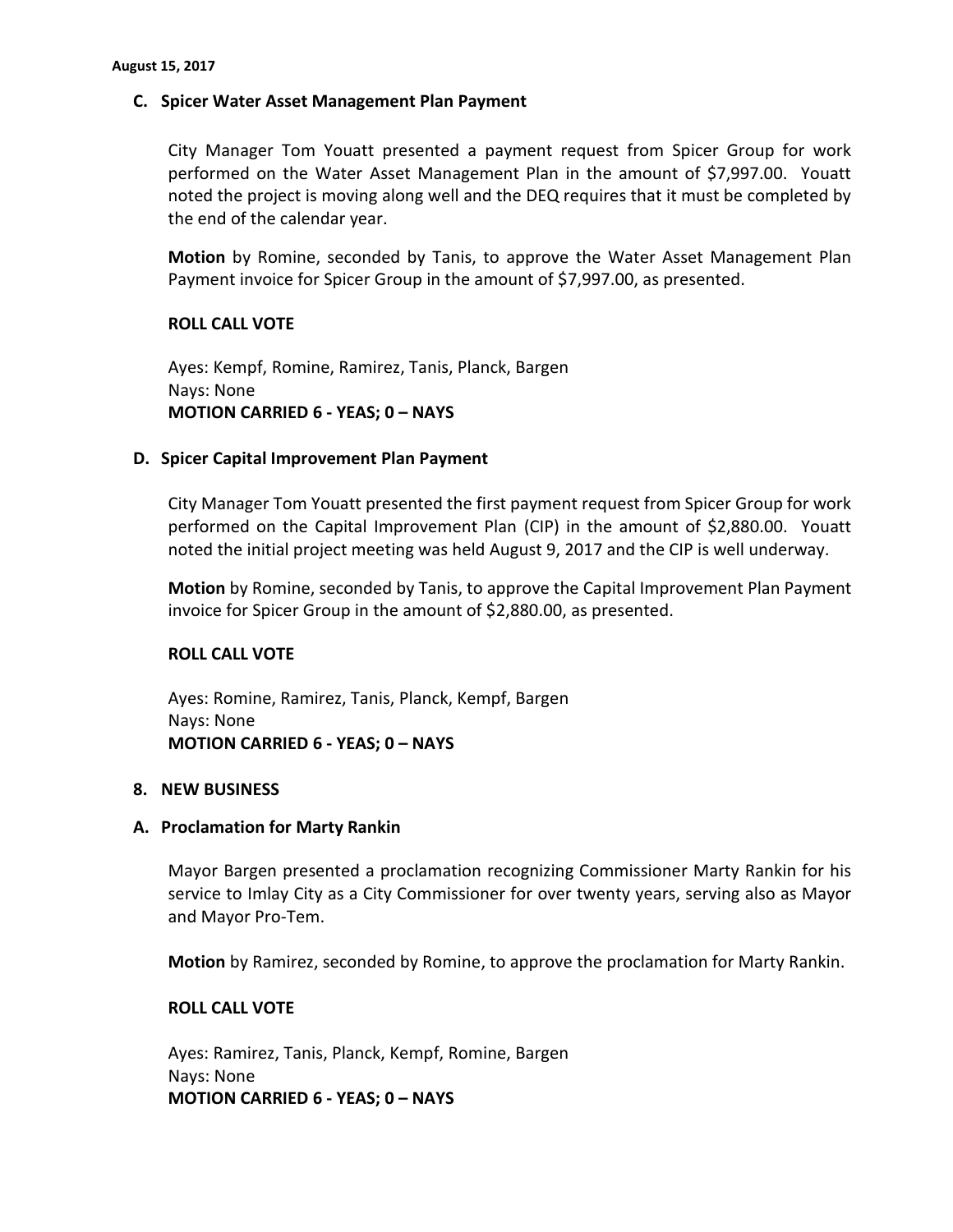# **B. City Commission Vacancy**

City Manager Tom Youatt presented documentation from the City Charter regarding the process for filling of a commissioner vacancy and eligibility for office of City Commissioner. Youatt noted the Charter requirement to fill the vacancy within sixty days. Youatt then presented his recommendation for the process to fill the commissioner vacancy including advertisement in local newspapers, and whereby interested and eligible citizens would then submit a cover letter, resume and City application, in a similar fashion to the City's hiring process. Youatt suggested an application deadline of September 1, 2017, with interviews then held at a Special Meeting of the Commission at which the Commission would also select the new Commissioner. Youatt explained that this transparent process would produce the best possible candidate for the commissioner vacancy.

Commissioner Tanis inquired as to whether serving the partial term would count towards the limit of serving two consecutive terms. City Clerk Nicole Frost indicated that the partial term counts as a term when considering this Charter limitation.

**Motion** by Romine, seconded by Kempf, to approve the procedure for filling the commissioner vacancy, as recommended.

# **ROLL CALL VOTE**

Ayes: Ramirez, Tanis, Planck, Kempf, Romine, Bargen Nays: None **MOTION CARRIED 6 - YEAS; 0 – NAYS**

# **C. Clerk Agreement with Almont Township for November Election**

City Clerk Nicole Frost addressed the Commission to seek approval of the agreement between herself and the Almont Township Clerk Carol Hoffner regarding the consolidation and migration of Almont Township voters to an Imlay City precinct for the November 7, 2017 general election. Clerk Frost explained that the migration of voters was requested by Almont Township as the sole issue on the ballot is an Imlay City Schools sinking levy proposal that only affects 151 Almont Township residents. Clerk Frost indicated that the additional voters would be taken on at no cost to the City and she would process absent voter ballots for the township as well. Clerk Frost stated that the consolidation and migration actions would need to be approved by the City's Election Commission and two commissioners would need to be appointed to make the Election Commission current.

**Motion** by Romine, seconded by Tanis, to approve the agreement between Imlay City Clerk Nicole Frost and Almont Township Clerk Carol Hoffner to consolidate and migrate Almont Township voters to an Imlay City precinct for the November 7, 2017 election.

# **MOTION CARRIED UNANIMOUSLY**

**Motion** by Romine, seconded by Tanis, to appoint Mayor Bargen and Commissioner Planck to the standing Election Commission, with term to expire upon resignation.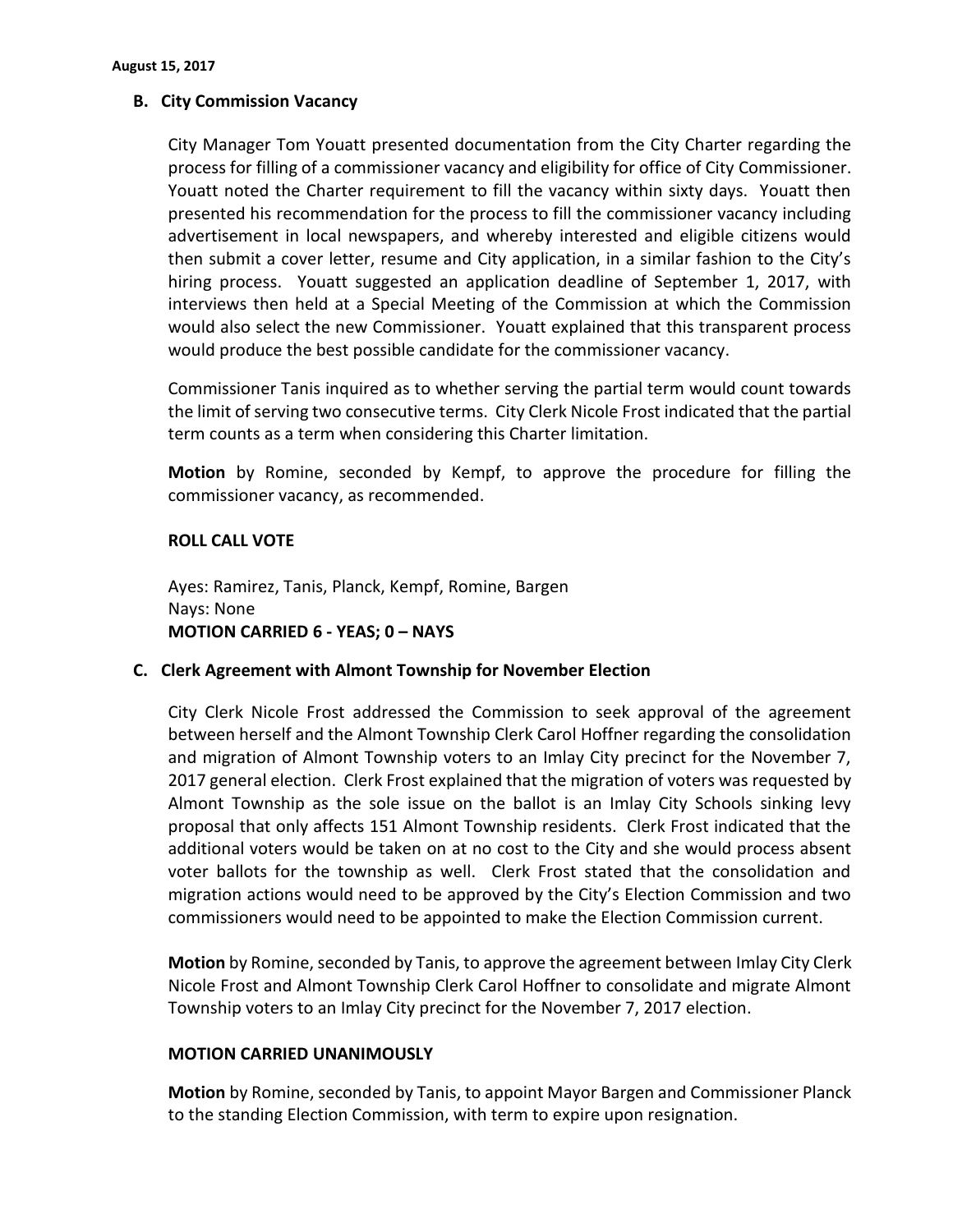## **MOTION CARRIED UNANIMOUSLY**

## **9. MANAGER'S REPORT**

Additional information was attached to the packet.

City Manager Tom Youatt presented the project schedule for the Scrap Tire Grant Project on Capac Road and Fairgrounds Road and informed the Commission that ROWE Professional Services Company would administer the project bid opening on September 11, 2017. Commissioner Ramirez inquired as to when Imlay Township was planning to undertake its Scrap Tire Grant Project on Fairgrounds Road. Youatt responded that Imlay Township is planning its project for 2018. Youatt presented the quarterly Point & Pay report for online payments, noting the strong utilization of this additional payment option by City residents. Youatt presented the three bids received for tree trimming and brush removal along the Polly Ann Trail in preparation for the LED lighting installation. Youatt reported that the Parks and Recreation Commission approved the \$800.00 bid from Raymond's Tree Inc. of Mayville. Youatt presented correspondence from Ruth Hughes Memorial District Library Director Tracy Aldrich regarding the recent Commission donation on behalf of Jack Rankin. Youatt presented email correspondence from the DNR regarding the appraisal process and timeline for Natural Resources Commission Director approval of City acquisition of DNR property. Youatt noted the kick-off of the Capital Improvement Plan Project and indicated that Department Heads are working to compile potential project details. Youatt announced that preliminary design plans for the M-53 Gateway Project are forthcoming and encouraged comment on the same.

Mayor Bargen inquired as to whether a road diet would be implemented on Capac Road. Youatt responded that a road diet would be implemented along with the installation of bike lanes. Youatt also stated that, in conjunction with the Capac Road project, he is getting a price to mill and resurface Main Street from Old M-21 to Grove, as that section has really deteriorated.

Commissioner Ramirez inquired as to whether all three bidders on the Polly Ann Trail tree trimming and brush removal project had visited the project area. Youatt responded that all three bidders had walked the project area. Mayor Bargen responded that the Parks and Recreation Commission was surprised by the range of bid results.

## **10. OTHER BUSINESS**

Chief of Police Scott Pike addressed the Commission to relay he had just been informed of the passing of Officer Jeff Brooks, and he will inform the Commission of arrangements when known.

## **11. ADJOURNMENT**

**Motion** by Tanis, seconded by Romine, to adjourn the meeting at 7:56 p.m.

## **MOTION CARRIED UNANIMOUSLY**

Respectfully submitted by: Nicole F. Frost:\_\_\_\_\_\_\_\_\_\_\_\_\_\_\_\_\_\_\_\_\_\_\_\_\_\_\_\_\_\_\_\_\_\_\_\_\_\_\_